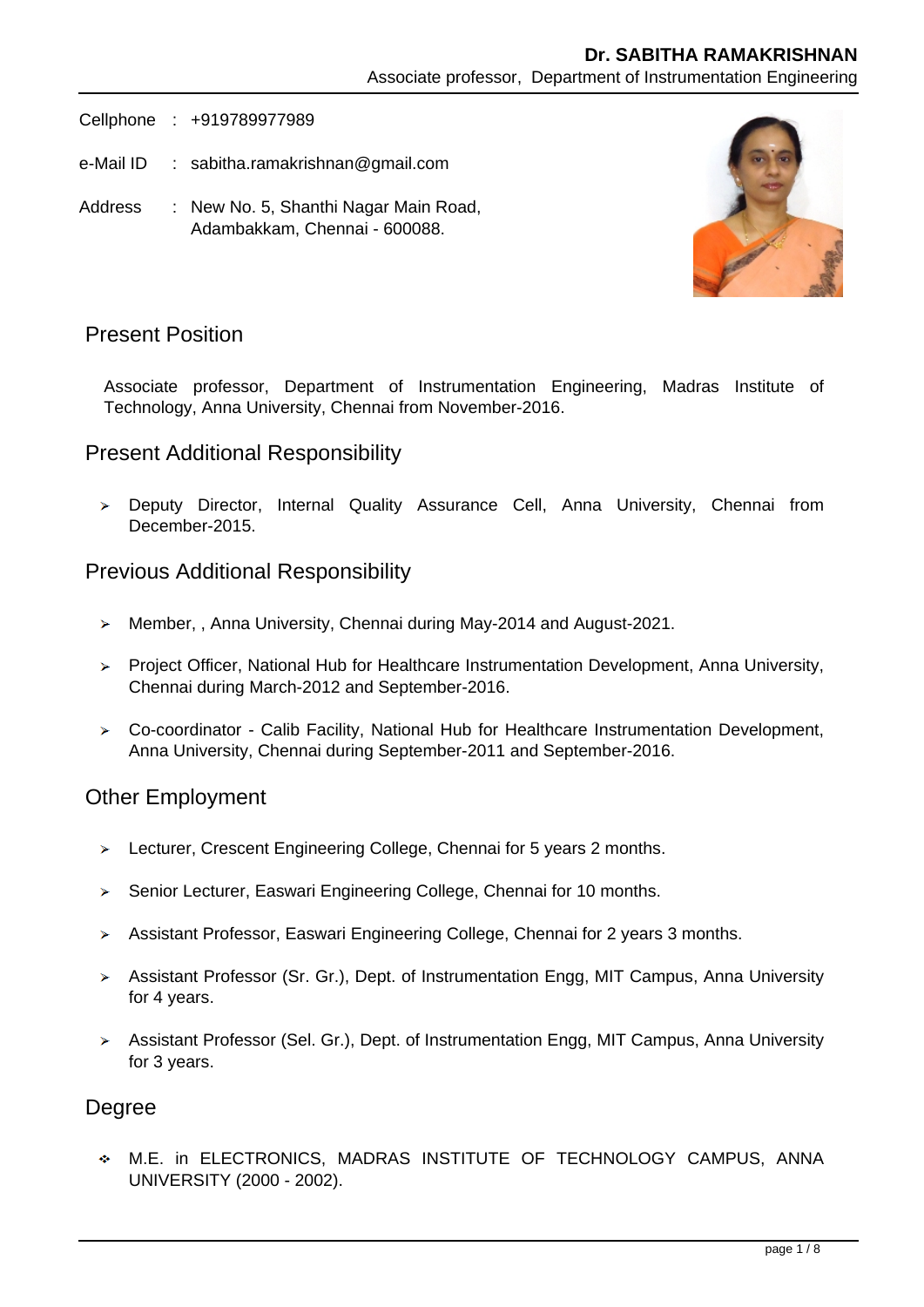B.E. in ELECTRONICS AND COMMUNICATION ENGG , COLLEGE OF ENGINEERING, GUINDY, ANNA UNIVERSITY (1993 - 1996).

# Research Degree

Ph.D. in WIRELESS SENSOR NETWORKS from Faculty of INFORMATION AND COMMUNICATION ENGINEERING, MIT CAMPUS, ANNA UNIVERSITY, ANNA UNIVERSITY (2006 - 2012). Title: INVESTIGATIONS ON TRANSMISSION POWER CONTROL TECHNIQUES FOR ENERGY EFFICIENCY IN WIRELESS SENSOR NETWORKS.

## Area of Specialisation

Wireless Networks, Signal Processing, VLSI and Embedded Systems

# Membership in Professional Organization

> IEEE, IETE, ISTE

# Research Guidance

Number of Ph.D Scholars Guiding : 6 Number of M.E./ M.Tech. Projects : 15 Guided Number of M.E./ M.Tech. Projects : 1 **Guiding** 

Papers Published in Journals

Research Papers Published in International Journals : 10 Research Papers Published in National Journals : 0

- 1. Sabitha Ramakrishnan and T. Thyagarajan, " Energy Efficient Medium Access Control for Wireless Sensor Networks", International Journal of Computer Science & Network Security (IJCSNS), published by IJCSNS. Vol. 9, Issue 6, pp. 273-279 (2009).
- 2. Sabitha Ramakrishnan and T. Thyagarajan, " Performance enhancement of Fuzzy Logic based Transmission Power Control in Wireless Sensor Networks using Markov based RSSI prediction", European Journal of Scientific Research, published by European Journals Inc.. Vol. 59, Issue 1, pp. 68-84 (2011).
- 3. Sabitha Ramakrishnan and T. Thyagarajan, " Fuzzy Logic Based Transmission Power Control algorithm for Energy Efficient MAC Protocol in Wireless Sensor Networks", International Journal of Communication Networks and Distributed Systems (IJCNDS) – special issue on "Optimization Issues in Energy Efficient Distr, published by Inderscience Publishers, UK. Vol. 9, Issue 3, pp. 247 - 265 (2012).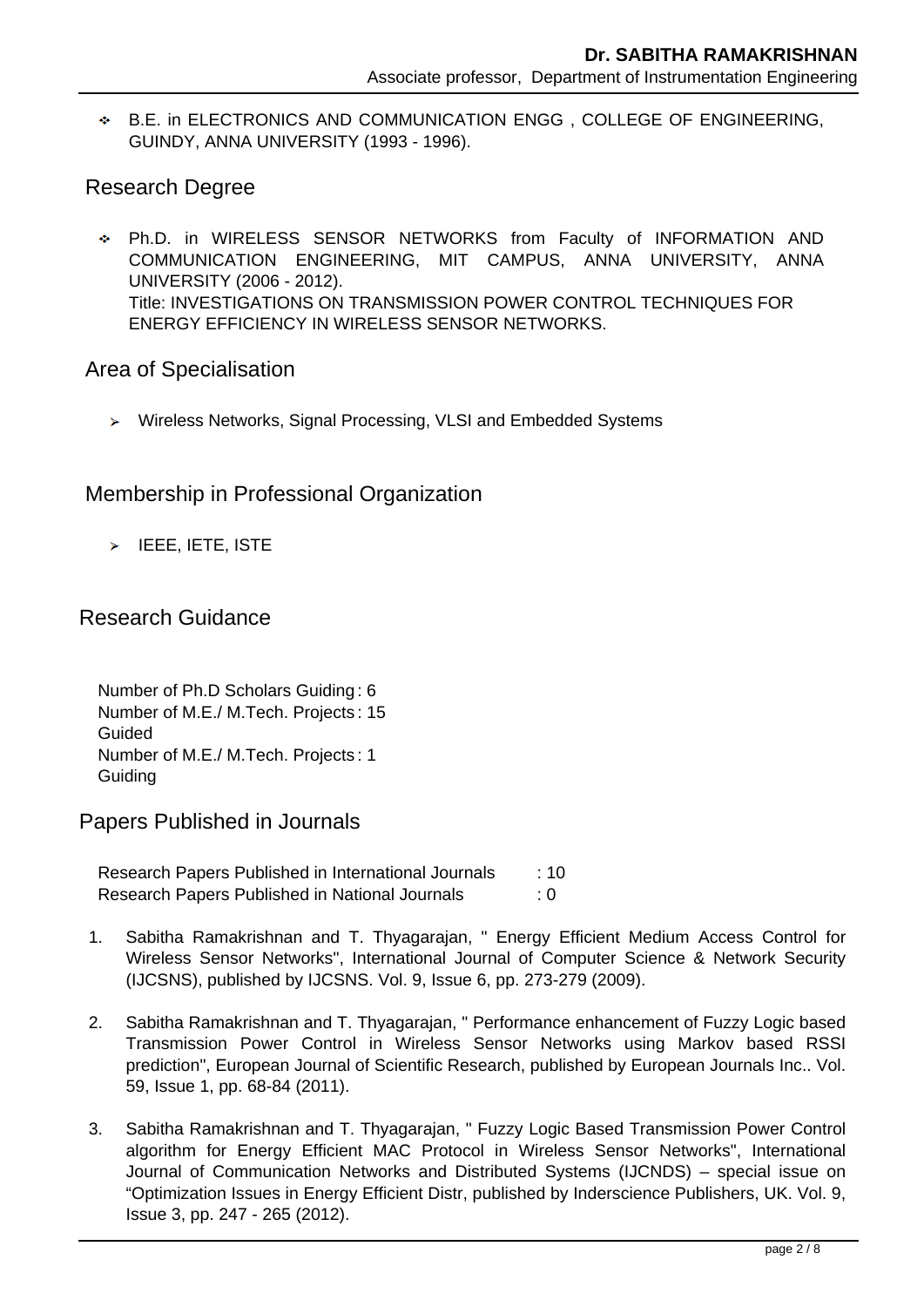- 4. Vinaya Venugopal, Sabitha Ramakrishnan, " Estimation of Received Signal Strength for Transmission Power Control in Wireless Sensor Networks using Kalman Filter", International Journal of Advanced Information Science and Technology, published by IJAIST. Vol. 2, Issue 10, pp. 59-62 (2013).
- 5. Sabitha Ramakrishnan, C. Bharath, "FDRRP A Reliable Routing Protocol for Wireless Sensor Networks", Middle-East Journal of Scientific Research, published by International Digital Organization for Scientific . pp. 392-397 (2015).
- 6. Sabitha Ramakrishnan, Vinaya Venugopal, "Design and analysis of Kalman filter based distance estimation algorithm for various noisy channel conditions", International Journal of Applied Engineering Research, published by Research India Publications. Vol. 10, Issue 20, pp. 15505 - 15508 (2015).
- 7. Sabitha Ramakrishnan, Sukanya Sekar, Piranava Tamilselvan, " Design, Implementation and Analysis of Wearable Biomedical Assistance Device for Elderly ISSN: ", International Journal of Information and Communication Technology, published by Inderscience Publishers. Vol. 10, Issue 3, pp. 350-363 (2017).
- 8. Sabitha Ramakrishnan, Bhuma Krishna, Thangavelu Thyagarajan, " Transmission Power Control using State Estimation based Received Signal Strength Prediction for Energy Efficiency in Wireless Sensor Networks", Turkish Journal of Electrical Sciences & Computer Sciences, published by Scientific and Technological Research Journals, T. Vol. 25, Issue 1, pp. 591-604 (2017).
- 9. S Bhavatharangini, Sabitha Ramakrishnan, "Reducing the internet traffic in IoT based monitoring and control system through a combination of WSN and LoRaWAN networks", International Journal of Ad Hoc Networks and Ubiquitous Computing, published by Inderscience Publishers, UK. pp. 1 - 12 (2021).
- 10. G Anand, T Thyagarajan, Sabitha Ramakrishnan, "Fluorescence Nano Particle Detection in a liquid sample using the Smartphone for Biomedical application", Journal of Fluorescence, published by Springer Publications. pp. 1 - 9 (2021).

#### Papers Presented in Programmes

| Research Papers Presented in International Programmes | :11 |
|-------------------------------------------------------|-----|
| Research Papers Presented in National Programmes      | : 3 |

- 1. "Design and Analysis of PADSR Protocol for Routing in Ad hoc Networks" presented in a International level conference on IEEE - INDICON 2005, organised by IIT Madras, India .
- 2. "Received Signal Strength Estimation in Wireless Sensor Networks using Kalman Filter based Estimation" presented in a National level conference on DRDO sponsored National Conference ETVISPC-13, organised by Jayaram College of Engineering, Trichy, India .
- 3. Sabitha Ramakrishnan and Thyagarajan T, "Performance of PADSR Protocol in MANETs with respect to Network Scaling" presented in a International level conference on HiPAAC 2007, organised by SSN College of Engineering, India from 26-Jul-2007 to 28-Jul-2007.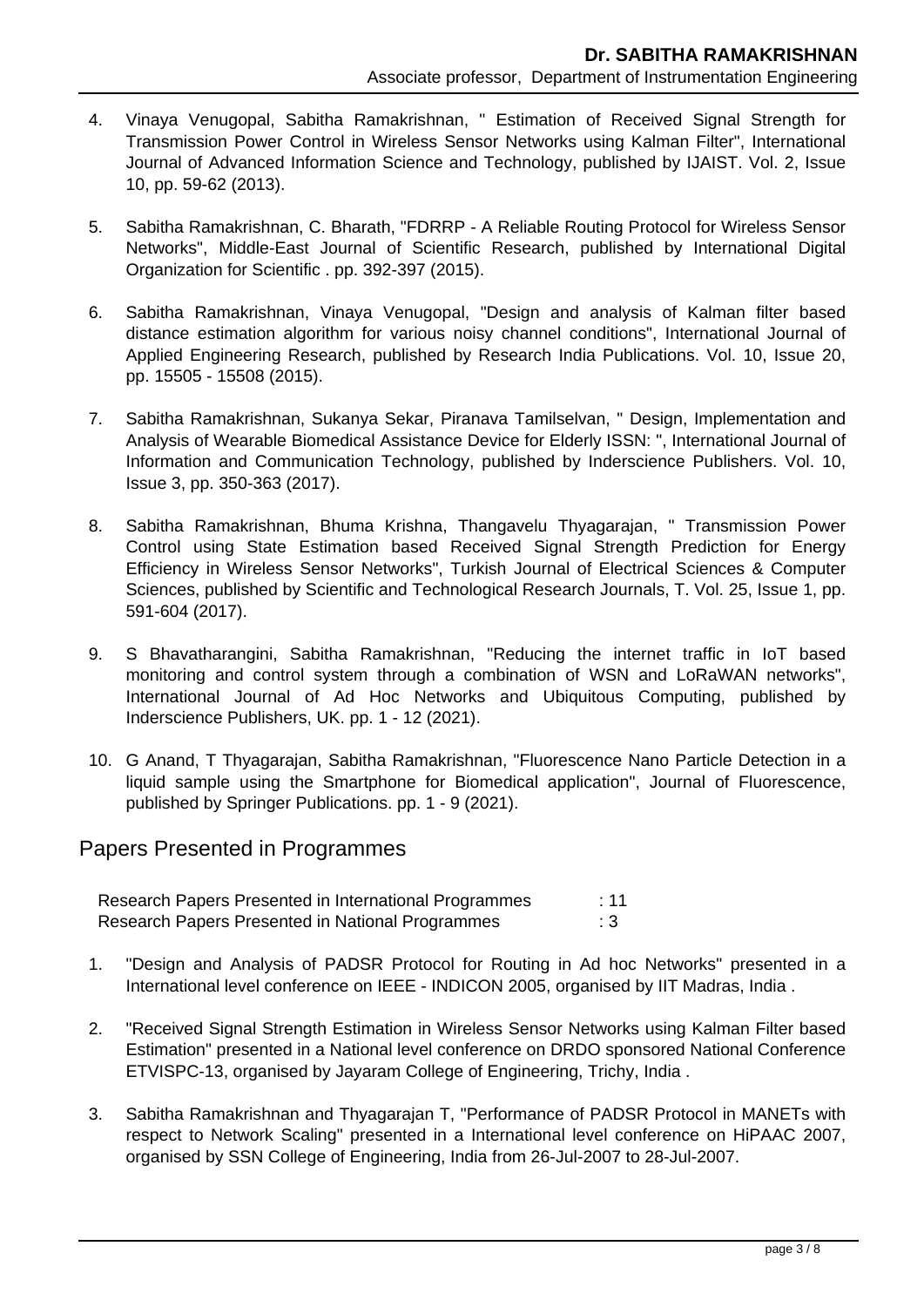- 4. Ranjith Kumar G, Sabitha Ramakrishnan and Thyagarajan T, "Identification of energy-efficient routing protocol for ad hoc / sensor networks" presented in a National level conference on AICTE/IEEE sponsored national conference on VLSI, Communication and Networks, VCaN 2008, organised by Easwari Engineering COllege, India from 04-Sep-2008 to 06-Sep-2008.
- 5. Sabitha Ramakrishnan, Thyagarajan, T., Ram, P.K and Vinodh, "A MAC-Level Performance Enhancement Technique for Wireless Ad Hoc / Sensor Networks" presented in a International level conference on Trends in Industrial Measurements and Automation (TIMA 2009), organised by Dept. of Instrumentation Engg, India from 02-Jan-2009 to 04-Jan-2009.
- 6. [2] Ajay Kumar, S., Aravind, D. and Sabitha Ramakrishnan, "Performance enhancement using directional antennas for Ad hoc / sensor networks" presented in a National level conference on National Seminar on Trends in Electronic Design (2009), organised by Institution of Engineers India, Cochin, India from 15-May-2009 to 16-May-2009.
- 7. Sabitha Ramakrishnan and Bhuma T. Krishna, "Closed Loop Fuzzy Logic Based Transmission Power Control for Energy Efficiency in Wireless Sensor Networks" presented in a International level conference on IEEE International Conference on Computer Communication & Systems , organised by Saveetha Engineering College, India from 20-Feb-2014 to 21-Feb-2014.
- 8. "Development Of Calibration Procedure and Calculation of Uncertainty for Critical Care Medical Parameters" presented in a International level conference on IEEE International conference on Green Computing, Communication and Electrical Engineering, organised by N.G.P Institute of Technology, India from 07-Mar-2014 to 08-Mar-2014.
- 9. "Implementation and Testing of Power Line Communication Network for Lamp Control Application" presented in a International level conference on IEEE International Conference on Advanced Communication Control and Computing Technologies, organised by Syed Ammal College of Engineering, India from 08-May-2014 to 10-May-2014.
- 10. Sabitha Ramakrishnan, Bhuma T. Krishna and Thyagarajan T, "Design and Analysis of Fuzzy Logic and Neural Network Based Transmission Power Control Techniques for Energy Efficient Wireless Sensor Networks" presented in a International level conference on Frontiers in Intelligent Computing, Theory and Application, organised by Anil Neerukonda Institute of Technology and Sciences, India from 14-Nov-2014 to 15-Nov-2014.
- 11. Ayesha Shaik, Ramesh P and Sabitha Ramakrishnan, "9th International Conference on Trends in Industrial Measurements and Automation (TIMA-2017)" presented in a International level conference on 9th International Conference on Trends in Industrial Measurements and Automation (TIMA-2017), organised by Dept. of Instrumentation Engg, MIT Campus, Anna University, India from 06-Jan-2017 to 08-Jan-2017.
- 12. "Real time Implementation of Arrhythmia Classification Algorithm using Statistical Methods" presented in a International level conference on 9th International Conference on Trends in Industrial Measurements and Automation (TIMA-2017), organised by Dept. of Instrumentation Engg, MIT Campus, Anna University, India from 06-Jan-2017 to 08-Jan-2017.
- 13. "Design of Wireless Sensor Network for Monitoring the Performance of Photovoltaic Panel" presented in a International level conference on 9th International Conference on Trends in Industrial Measurements and Automation (TIMA-2017), organised by Dept. of Instrumentation Engg, MIT Campus, Anna University, India from 06-Jan-2017 to 08-Jan-2017.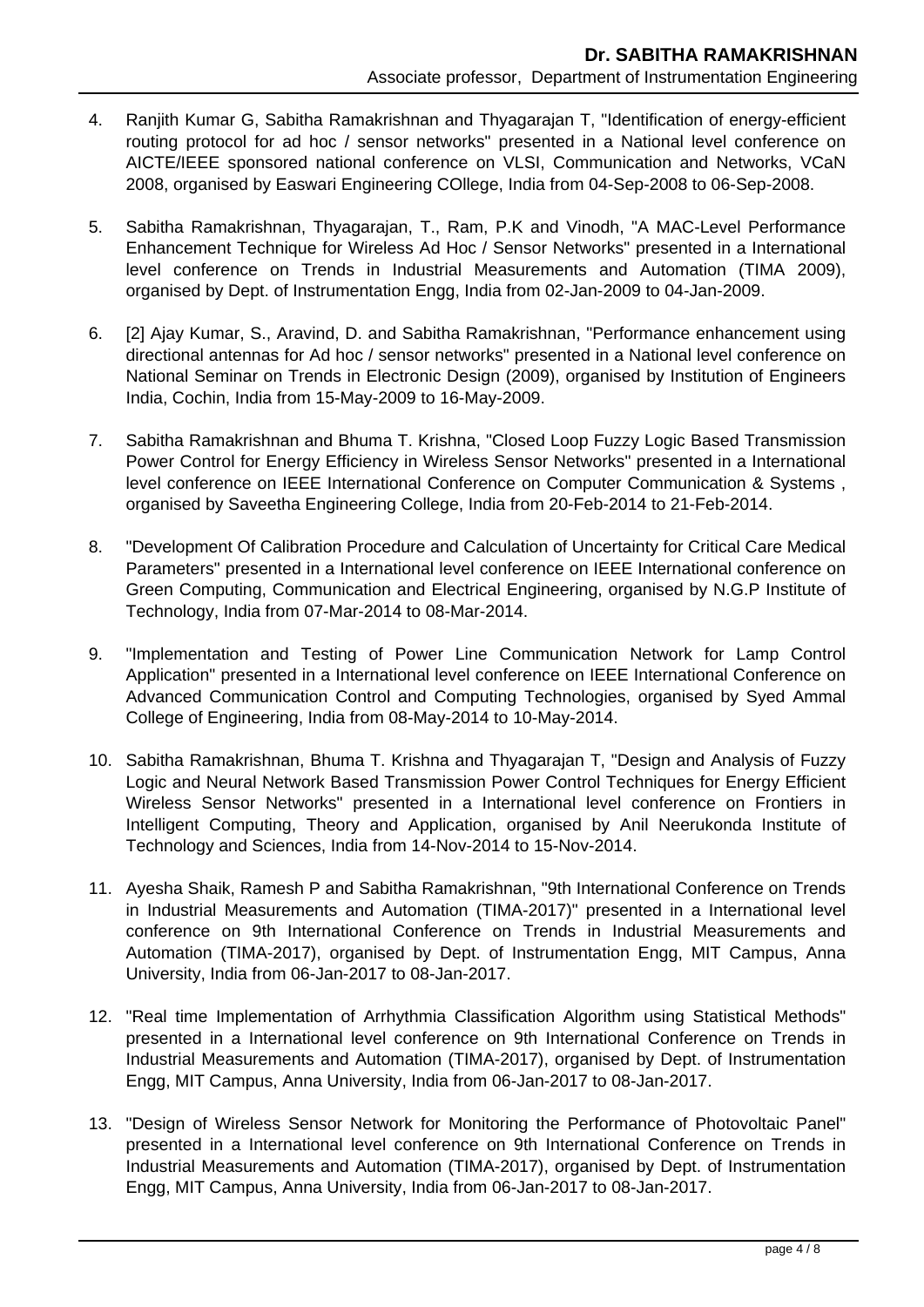14. R Swetha, Sabitha Ramakrishnan, " k-means Clustering Optimized Fuzzy Logic Control Algorithm for Arrhythmia Classification" presented in a International level conference on IEEE International Conference on Advances in Electrical, computing, communications and sustainable Technologies â€<sup>"</sup> IEEE ICAECT-2021, organised by Shri Shankaracharya Technical Campus, Bhilai, Chhattisgarh, India from 19-Feb-2021 to 20-Feb-2021.

# Current Sponsored Projects

 1. "Design and Development of Automated External Defibrillator (2015-2018)", funded by DST ( November-2015 - November-2017 ). Project Cost: 3166000.00.

## Sponsored Projects Completed

- 1. "Establishing an Adhoc Network and Testing it for various applications (2007-2009)", funded by AICTE (January-2007 - January-2009). Project Cost: 1200000.00.
- 2. "University with Potential for Excellence Antibiogrammoscope (Instrumentation)", funded by UGC (March-2017 - May-2020). Project Cost: 9800000.00.

# Programme Chaired

- 1. Co Chairman, International level conference titled "IEEE ANTS 2013" conducted by SRM University from 15-Dec-2013 to 18-Dec-2013.
- 2. Co Chairman, International level conference titled "9th International conference on Trends in Industrial Measurements and Automation (TIMA 2017)" conducted by MIT Campus, Anna University from 06-Jan-2017 to 08-Jan-2017.
- 3. Chairman, National level conference titled "National Conference on Quality Assurance in Higher Education (2017)" conducted by Dr. MGR Educational and Research Institute from 10-Oct-2017 to 10-Oct-2017.
- 4. Chairman, International level conference titled "Virtual International Conference on Multi Disciplinary Innovations in Computing and Communicationa<sup>∈•</sup>(ICMICCa  $\epsilon^{TM}$ 21)" conducted by Easwari Engineering College, Chennai from 20-Apr-2021 to 20-Apr-2021.

#### Programme Organized

- 1. Coordinator, National level Short Course on "Digital Signal Processing" from 28-Nov-2011 to 04-Dec-2011.
- 2. Coordinator, National level workshop on "IEEE Students Skill Development Programme Get Wired to the Wireless World" from 06-Feb-2013 to 06-Feb-2013.
- 3. Coordinator, National level Short Course on "Embedded Systems" from 30-Nov-2015 to 06-Dec-2015.
- 4. Coordinator, National level Short Course on "7 days Faculty Development Training Programme on "Embedded Systems"" from 30-Nov-2015 to 06-Dec-2015.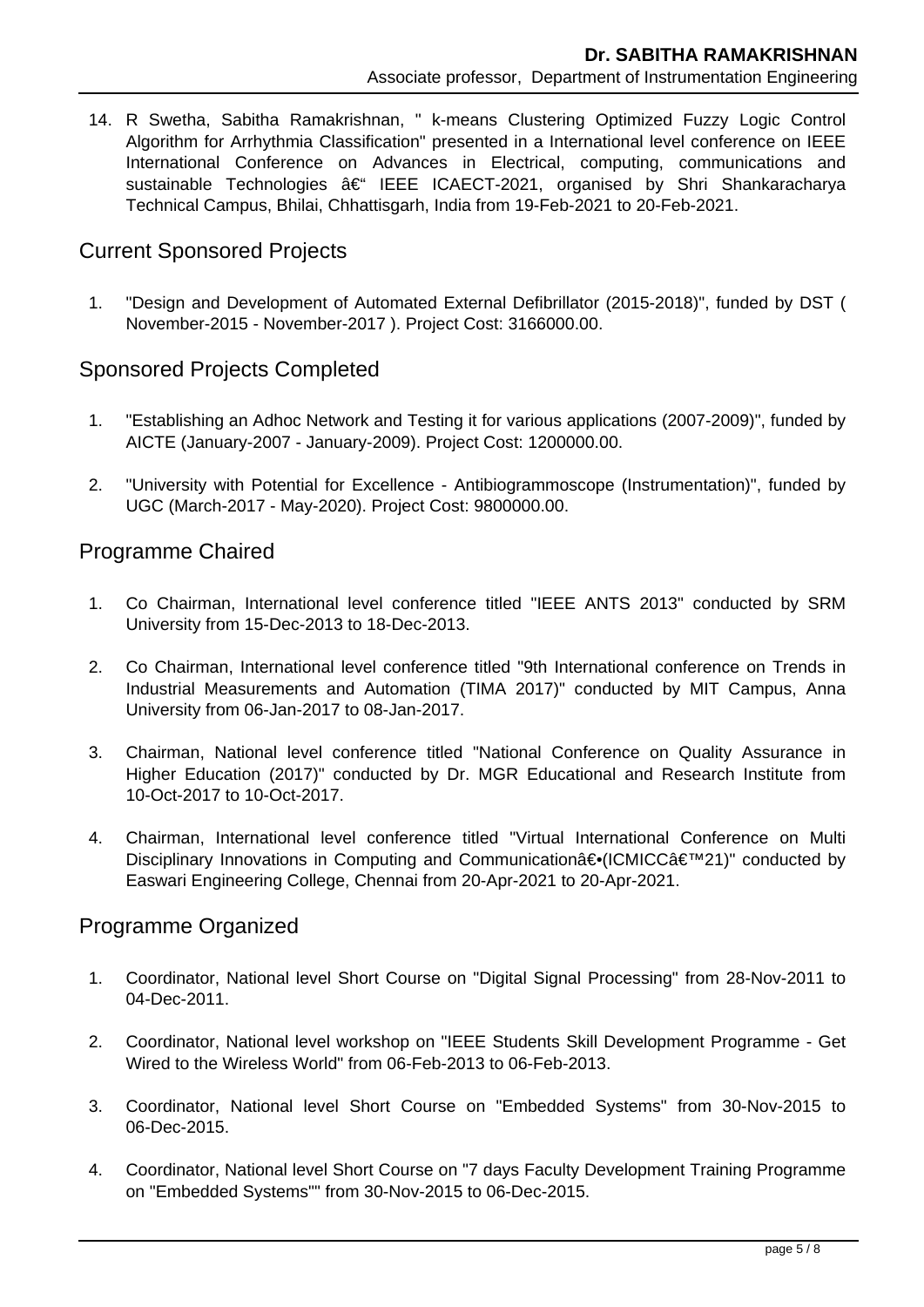- 5. Coordinator & Resource Person, National level Short Course on "7-days Workshop on Critical Care & Laboratory Medicine Equipment – Maintenance & Calibration" from 04-Feb-2016 to 10-Feb-2016.
- 6. Coordinator, International level workshop on "2-days Workshop on "Internet of Things"" from 21-Oct-2016 to 22-Oct-2016.
- 7. Coordinator, International level conference on "Pre-conference Tutorial on "Industrial Internet of Things"" from 06-Jan-2017 to 06-Jan-2017.
- 8. Organizing Secretary, International level conference on "9th International conference on Trends in Industrial Measurements and Automation (TIMA 2017)" from 06-Jan-2017 to 08-Jan-2017.
- 9. Coordinator, National level workshop on "One-Day Workshop on Quality Assurance in Higher Education Institutions" from 13-Mar-2018 to 13-Mar-2018.
- 10. Coordinator, National level workshop on "FPGA based system design using NI LABVIEW and CRIO" from 17-Sep-2018 to 19-Sep-2018.
- 11. Coordinator, National level seminar on "NBA Accreditation  $\hat{a} \in \mathcal{C}$ " Dissemination of Good Practices, Tools and Processes to assess Attainment of Course Outcome and Programme Outcome " from 15-Mar-2019 to 22-Nov-2019.
- 12. Coordinator, National level workshop on "Administrative Procedures and Good Practices for Quality Assurance" from 21-Nov-2019.

#### Programme Attended

- 1. Participated in a International level conference on "9th International Conference on Trends in Industrial Measurements and Automation (TIMA-2017)" organized by Dept. of Instrumentation Engg, MIT Campus, Anna University, India from 06-Jan-2017 to 08-Jan-2017.
- 2. Attended a National level Short Course on "Faculty Development Training Programme" organized by Centre for Faculty Development, Anna University, India from 20-Nov-2017 to 26-Nov-2017.
- 3. Participated in a National level conference on "4th National Conference on Recent Trends in Instrumentation and Control" organized by Dept. of Instrumentation Engg, MIT Campus, Anna University, India from 02-Mar-2018 to 03-Mar-2018.
- 4. Attended a National level Short Course on "TEQIP-III sponsored FDP on "AI-The World of Prediction Machines"" organized by Government College of Technology, Coimbatore, Tamil Nadu, India from 20-Jun-2020 to 24-Jun-2020.
- 5. Attended a International level Short Course on "One week International FDP on Teachers Leadership quality in Higher Education" organized by Sri Sairam Engineering College, Chennai, India from 24-Jun-2020 to 30-Jun-2020.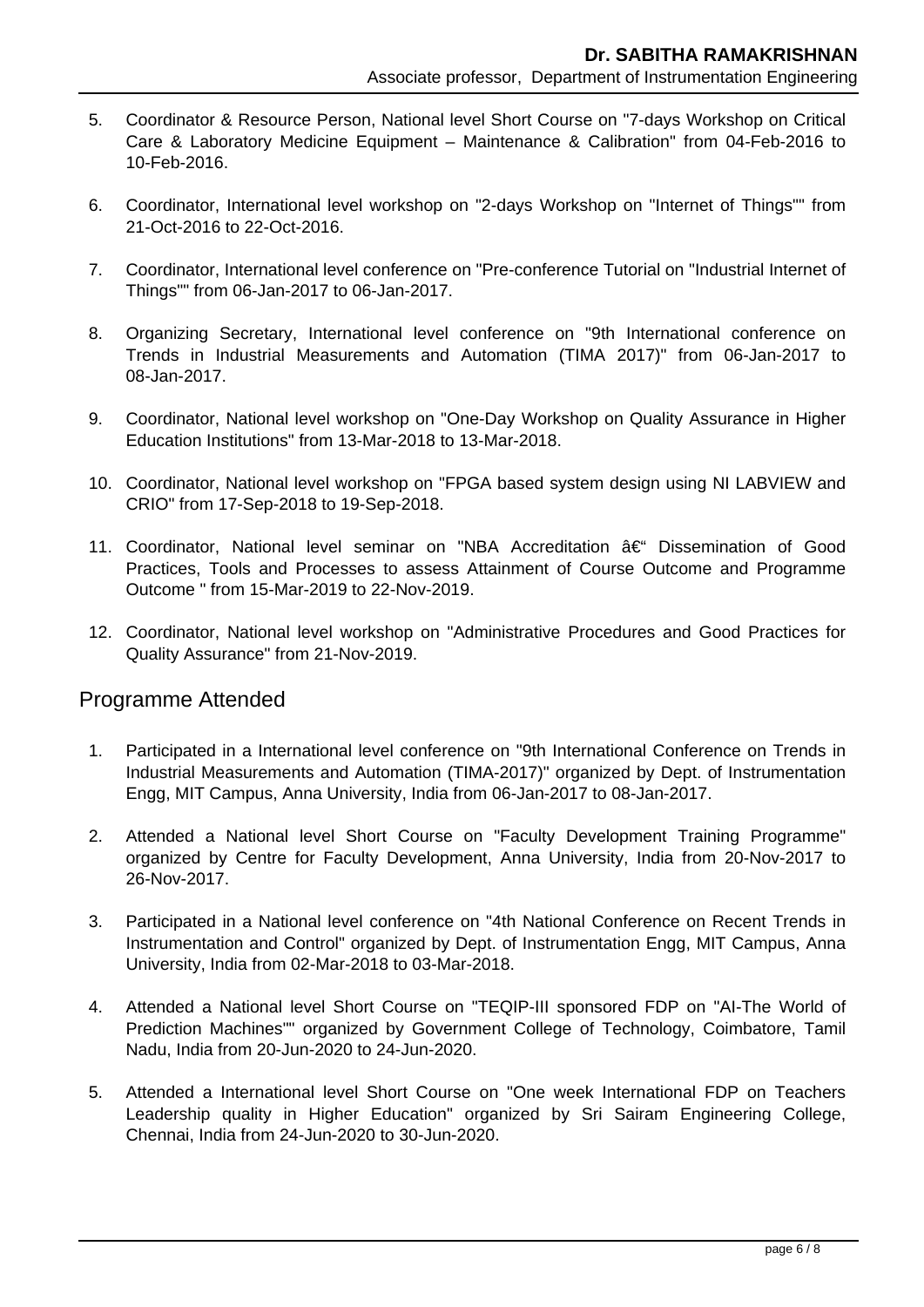6. Attended a National level Short Course on "AICTE sponsored STTP on "Internet of Things for Healthcare"" organized by Dr. Mahalingam College of Engineering and Technology, Pollachi, Tamil Nadu, India from 24-Aug-2020 to 29-Aug-2020.

# Special Reprasentations

1. Member - Syllabus Revision Committee in Dr. Dharmambal Polytechnic for Women

## **Honours**

- 1. "Best Outgoing Student" given by Govt. Polytechnic for Women, Chennai from India (1988).
- 2. "University Gold Medal" given by Anna University from India (1996).
- 3. "IEEE-MAS Appreciation award" given by IEEE Madras Section R10 from India (2013).
- 4. "IEEE-MAS Appreciation award" given by IEEE Madras Section R10 from India (2014).
- 5. "Best paper award" given by IEEE International Conference on Computer Communication & Systems ICCCS 2014 from India (2014).
- 6. "Dr. APJ Abdul Kalam Award" given by Marina Labs (Research) from India (2016).
- 7. "Best paper award" given by IEEE-ISA International Conference on Trends in Industrial Measurements and Automation TIMA 2017 from India (2017).
- 8. "Best Quality Assurance Cell Coordinator" given by SEED Education Awards (SEA), Society for Educational & Entrepreneurship Development (SEED) from India (2017).

#### Patents Filed

 1. Filed patent rights for Automated External Defibrillator System with Intelin India. File number: 2147483647 Filed Date: 10-May-2019.

# Experience Abroad

- 1. Visited Analytik Jena GmBH, Germany from 10-Jul-2000 to 21-Jul-2000. Purpose of visit :To attend a training programme on Analytical Instruments.
- 2. Visited Indus Fairs and Events (India) Pvt. Ltd., Doha, Qatar from 06-Jan-2015 to 07-Jan-2015. Purpose of visit :Anna University Representative committee member to participate in the "India Education Exhibition 2015―.

## Invited Lectures

 1. Delivered a Lecture on "Wireless Sensor Networks based IoT applications" in AICTE SPONSORED STTP ON ADVANCES IN REMOTE SENSING AND ITS APPLICATIONS - PHASE II organized by Narasaraopeta Engineering College, Guntur, AP (19-Dec-2020).